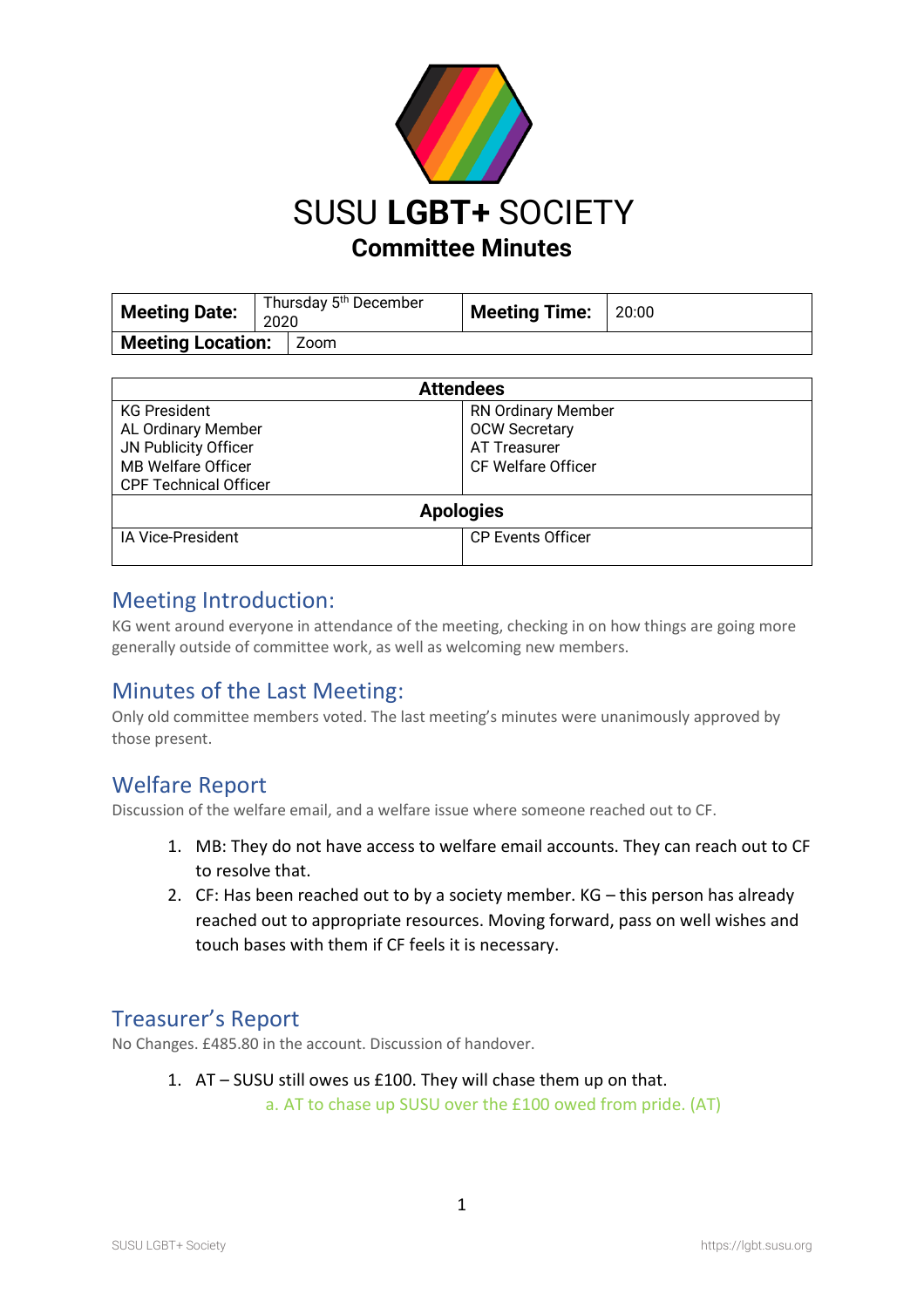

### Discord vs. Teams

Discussion of the use of Discord and Microsoft Teams for different society events.

1. AL: questions why we use discord for some events and teams for some events. Discord has a better user experience, while teams guarantees every student has access to it and knows how to use the software. JN: the reason discord is used for some events and teams for others is that lunch is a lot of people's first interaction with the society and it needs to be as accessible as possible, wheras other events can be for more involved members. CP: you can see how many people are in a discord call before you join it. KG to investigate making the teams calls similar to discord in that way.

a. KG will set up Microsoft Teams call settings. (KG)

### Wild Fact Wednesday

Discussion of IA's wild fact Wednesday discussion.

1. RN: IA is doing a module on queer history and wants to use it as information for wild fact Wednesday. They are away that some terms groups have used are considered slurs in contemporary society. KG: We don't want to erase history but we do want to adequately CW. MB: Good concept that needs to be handled with care and sensitivity.

# Social Media Strategy

Discussion of JN's proposal of a social media strategy.

- 1. JN: There is a discrepancy about where we post social media posts the same posts are made to the private Facebook group as the public facing Instagram and twitter accounts. They want to move posts to the public Facebook page, and to change wild fact Wednesday posts to a blog post and a shorter social media post. They also want a defined social media policy with aims and guidelines. KG: JN can draft a policy – talk to Reading, Exeter LGBTQ+soc & National Student Pride twitter accounts.
	- a. OCW will find the minutes for the time frame for the election (OCW)

# Merchandise

Discussion of society merchandise.

1. CPF has an idea to sell merchandise on a Redbubble style website with no charge until people buy to raise funds for the society. CF willing to upscale some designs they have done for discord. AL suggests an art competition with the winner's art becoming t-shirt designs. KG says they do not want to make money from free labour.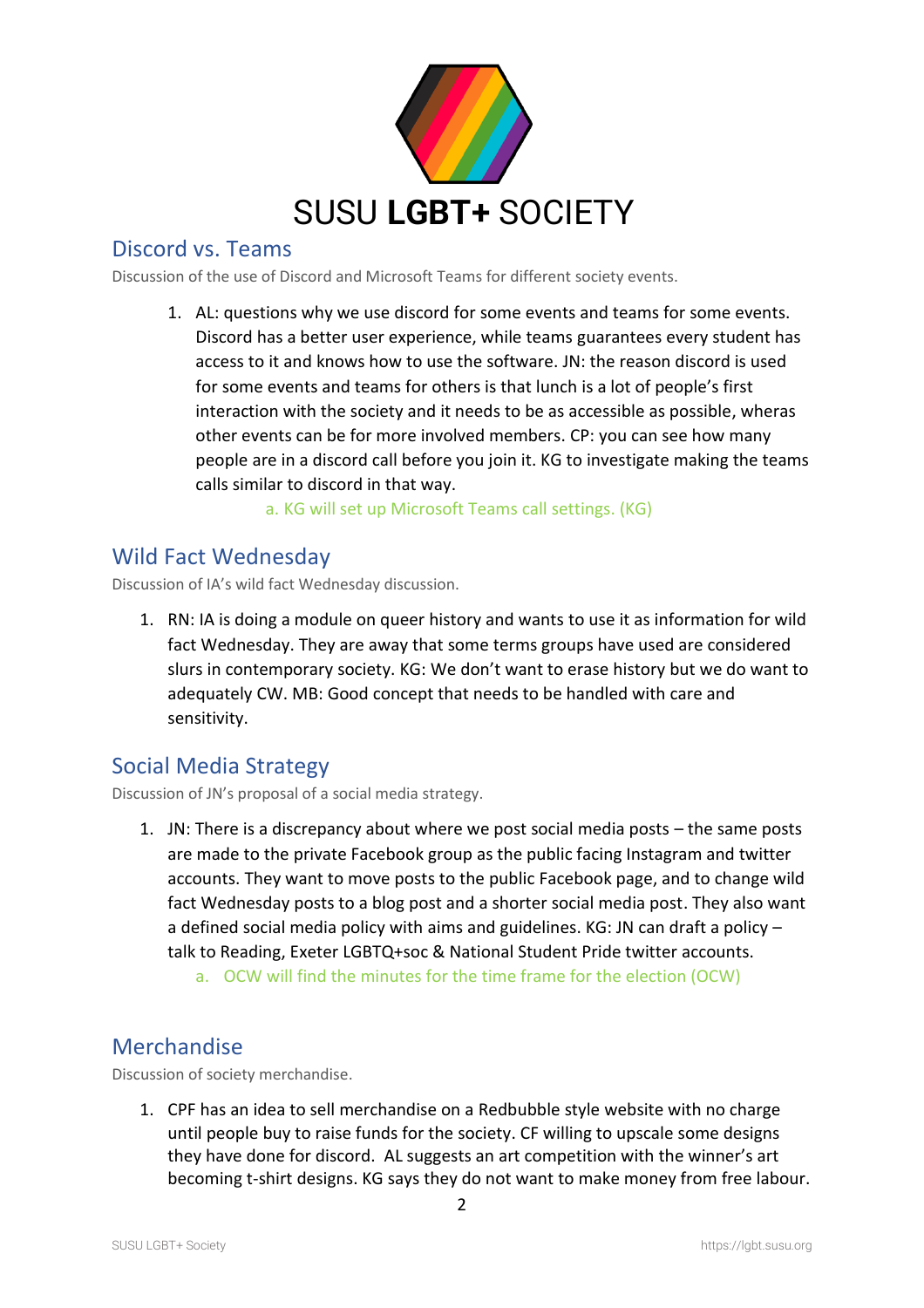

Needs to be clear the money goes back to the society. They also say we need to check with SUSU what rules are and what we are for tax purposes, and we need to make sure we are working with ethical companies. CF's boyfriend works for a print shop and may be able to help.

a. AT and CPF to contact SUSU (AT & CPF)

## Welfare Christmas Post

Discussion of welfare social media posts over christmas.

- 1. MB: We should remind people of welfare resources over the Christmas break as society members may be going home to unsupportive families. The rest of the committee agrees.
	- a. MB will draft a welfare post for the christmas break (MB)

## Membership Registration and Data Security

Discussion of storing a list of society members.

- 1. CPF: We have an obligation at election time to create a list of eligible voters. We also have a list of people on the discord server for safeguarding purposes. However, there is a policy in the constitution that we must never have a membership list. We need a policy for how we store a membership list and who can access the data, as well as how the lists are made. CPF wants to have one separate society (not SUSU) maintained member list that is encrypted with Shamir's Secret Sharing Algorithm (SSSA). SSSA encrypts data and requires multiple keys to decrypt the data, which would mean multiple committee members need to OK the access of data. This allows access to respond to welfare issues but keeps the list safe. KG: Good idea, but a guide needs to be made for less technically inclined committee members. We want to store minimum possible data – name, discord username and email.
	- a. CPF to begin work on a SSSA encrypted member list solution (CPF)

# Legal Team Transphobic Open Letter

Discussion of the recent transphobic open letter from legalfeminist.org.uk.

1. KG: The committee has been contacted by an alumni to let us know that it appears that a member of the university's legal team has signed a transphobic open letter. They read the letter out. CF: We should write a letter. MB queries if it would be an open letter. KG: We should give them a chance to respond. CPF: As we do not know for certain if the signatory of the letter is the same person as the person in the university legal team, we should write a letter to the individual and CC their line manager to ask them to confirm whether they are a signatory and give them an